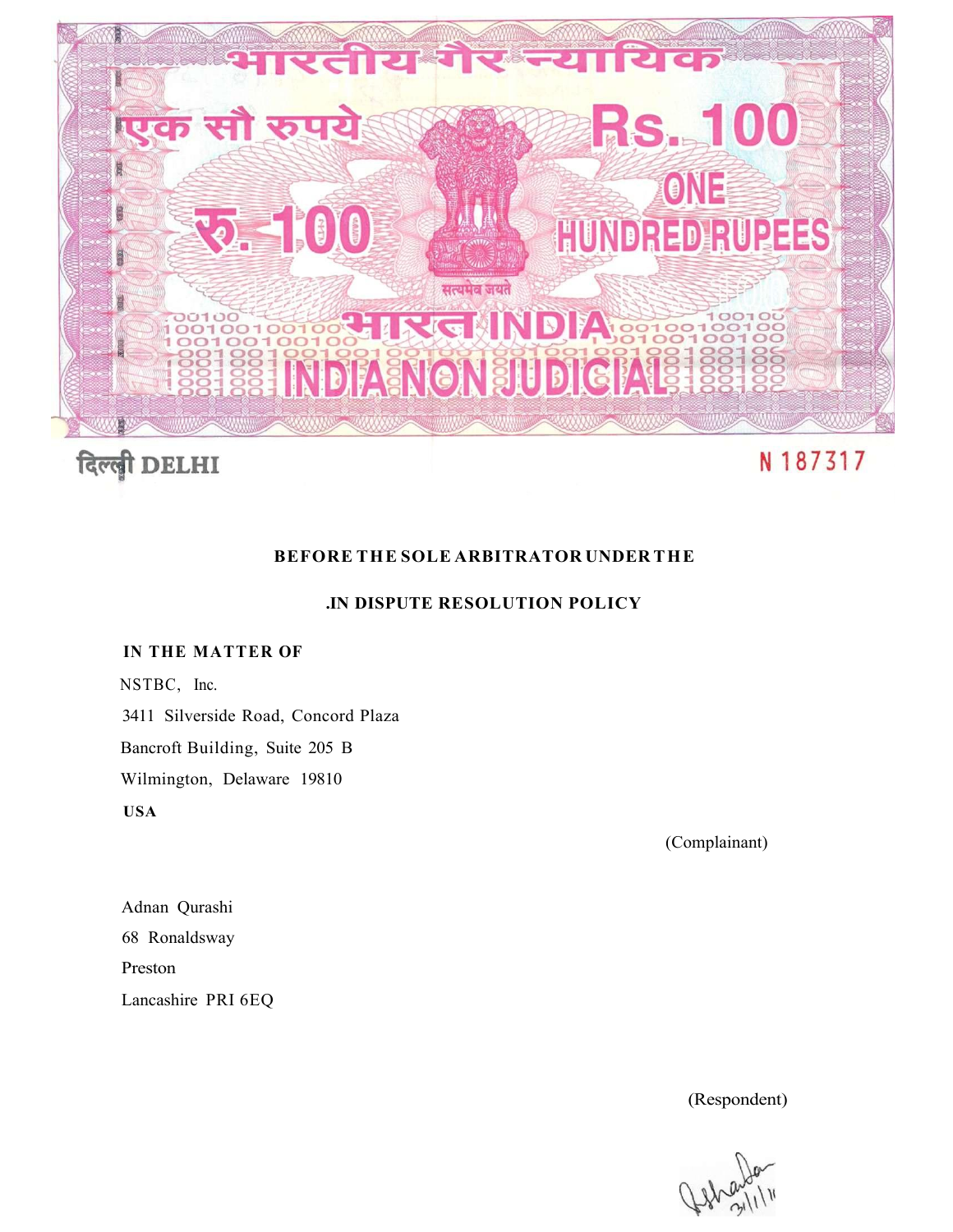#### **The Parties**

The Complainant in this proceeding is NSTBC, INC having its address at 3411 Siverside Road; Concord Plaza, Bancord Building, Suite 205B. Wilmington, Delaware 19810.

The Respondent in this proceeding is Adnan Qurashi, having his address at 68 Ronaldsway Preston , Lancahire PR1 6EQ, GB as per the WhoIS database.

## **The Domain Name, Registrar & Registrant**

The disputed domain name is DIAMONIQUE.IN. The Registrar is [GoDaddy.com](http://GoDaddy.com) Inc. The Registrant is Adnan Qurashi.

#### **Procedural History**

That I was appointed as Arbitrator by .IN Registry, to adjudicate upon the complaint of the Complainant, regarding the dispute over the domain name DIAMONIQUE.IN.

That .In Registry has supplied the copy of the Complaint and Annexures to me.

That on 16/12/2010, I sent an email to the parties informing them about my appointment as an Arbitrator.

Thereafter on 18/12/2010 I sent an email to Complainant requesting them to supply the copy of the complaint with annexure to the Respondent and in case if they have already served it, then to provide me with the details of service record. On the same date i.e 18/12/2010,1 sent an email to the Respondent to file the reply of the Complaint within 15 days of receipt of the copy of the Complaint.

On 22/12/2010, I received an email from the Counsels of the Complainant, informing about the details of the service of the copy of Complaint to the Complainant. According to this mail the copy of the complaint was served upon the respondent on 22/12/2010. The respondent was required to file the reply by 07/01/2011.

pn 10/1/2011, I sent an email to the parties informing them that the 15 days time granted to respondent has elapsed on 07/01/2011. But in the interest of justice and fairness, further

John Lund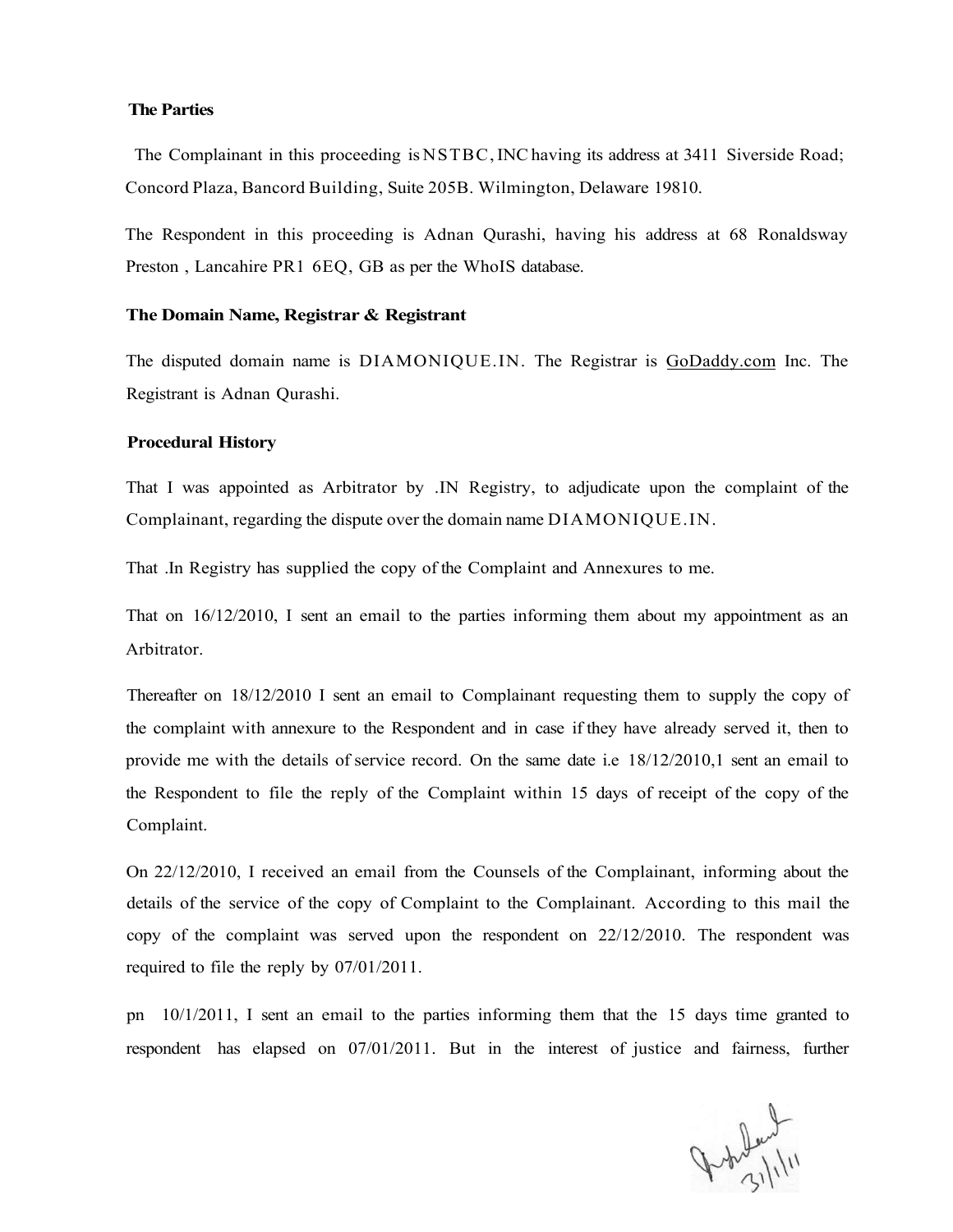extension of 7 day's was granted to Respondent to file the reply. Again no response was received from the Respondent and as such the proceedings were conducted exparte.

That I have perused the record and Annexures / document.

#### **Factual Background**

The following information is derived from the Complaint and supporting evidence submitted by the Complainant.

NSTBC, Inc. is the owner of the DIAMONIQUE mark all over the world, including in the United States, the United Kingdom and India.

NSTBC, Inc. has granted a license to a company named QVC, Inc. to use the DIAMONIQUE mark worldwide.

Complainant and its predecessor-in-interest (Diamonique Corporation) is using DIAMONIQUE mark since 1970 and has worldwide public recognition and goodwill. The Complainant and its predecessor-in-interest have extensively and continuously used the DIAMONIQUE mark in connection with jewelry, precious stones and home shopping services.

Complainant is recorded owner of the DIAMONIQUE mark and marks that incorporate the DIAMONIQUE mark, in number of countries, including U.S, U.K and the E.U. The US registrations include Registration Nos. 1,538,103, 1,523,950, 2,662,984, 2,662,984, 2,662,986 and 2,873,798.

In U.K Registration No. is 1,460,756 and in E.U, Complainant is the record owner of CTM Registration No. 167,270.

In India, Diamonique Corporation, Complainant's predecessors-in-interest, filed an application to register the DIAMONIQUE mark on December 12, 1998. It was allotted application No. 791239.

Application 791239 was published on October 14. 2003.

arly 11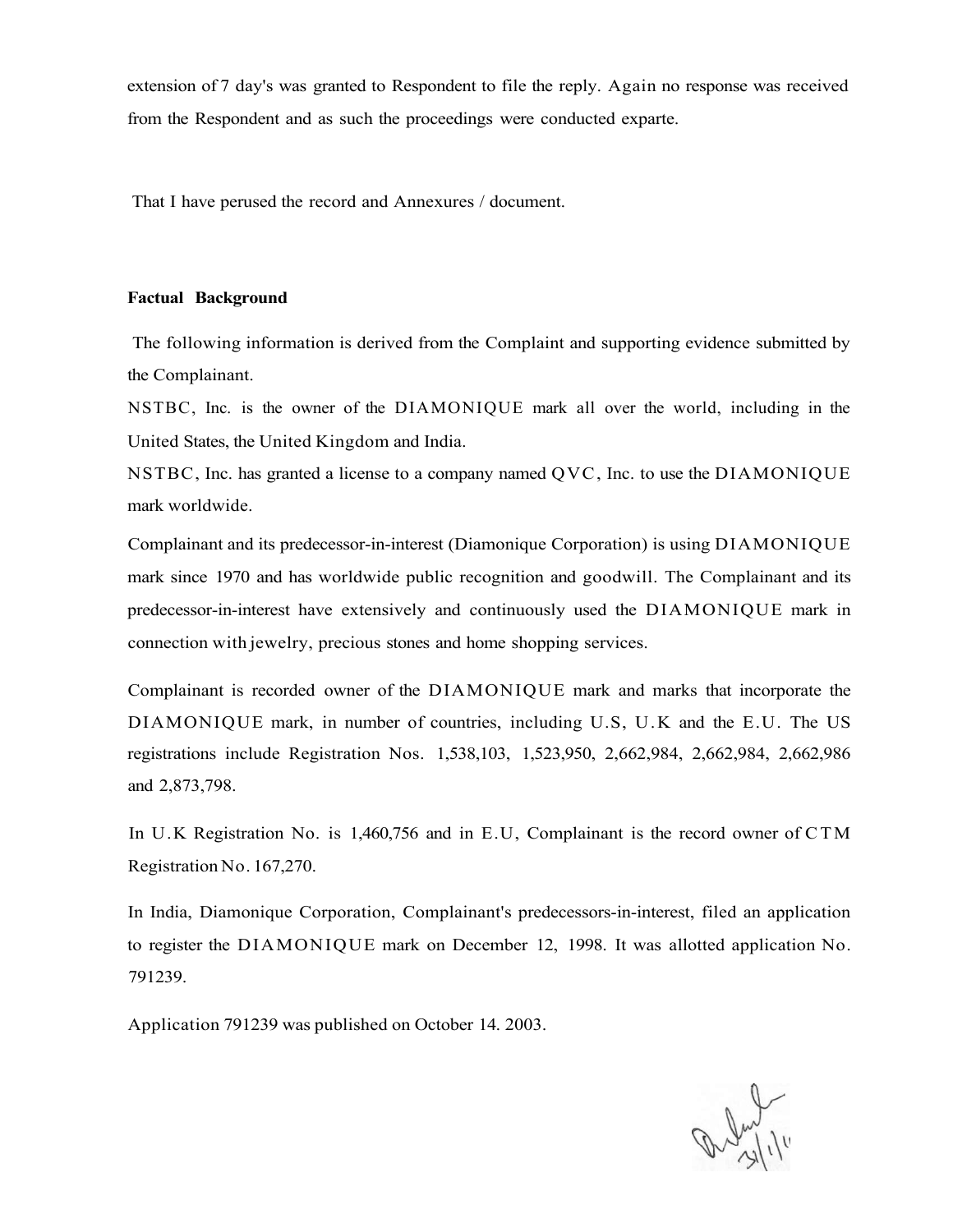On May 20, 2008, a request was filed at the Indian Trade Mark Registry to assign application no. 791239 to Complainant. However, as of the date of this complaint this request remains pending.

The Complainant is the owner of the domain name [DIAMONIQUE.COM.](http://DIAMONIQUE.COM) This domain name resolves to the web site located at the [www.qvc.com.](http://www.qvc.com)

Respondent in this proceeding is an individual name Adnan Qurashi. As per the WhoIS record of the disputed domain, the Respondent is located in United Kingdom.

#### **Parties Contentions**

(a) Complainant

The' Complainant contends as follows:

- 1. The Respondent's domain name is identical or confusingly similar to a name, trademark or service mark in which the Complainant has the rights.
- 2. The Respondents has no rights and legitimate interest in respect of the domain name.
- 3. The Respondent has registered and is using his domain name in bad faith.
- (b) Respondent

The Respondent has not filed any response and submissions to the complaint despite being given an adequate notification and several opportunities by the Arbitrator.

## **Discussions and Findings:**

As previously indicated; the Respondent has failed to file any reply to the Complaint and has not rebutted the submissions put forth by the Complainant, and the evidence filed by him.

Rule 8 (b) of the INDRP Rules of Procedure provides that *"In all cases, the Arbitrator shall ensure that the Parties are treated with equality and that each Party is given a fair opportunity to present its case ".* 

As mentioned above fair opportunity has been given to the Respondent to file the reply but no response has been received from him. Therefore, the Arbitration proceedings have been conducted exparte.

Rule 12 (a) of the INDRP Rules of Procedure provided that *"An Arbitrator shall decide a Complaint on the basis of the statements and documents submitted to it and in accordance with* 

Jelen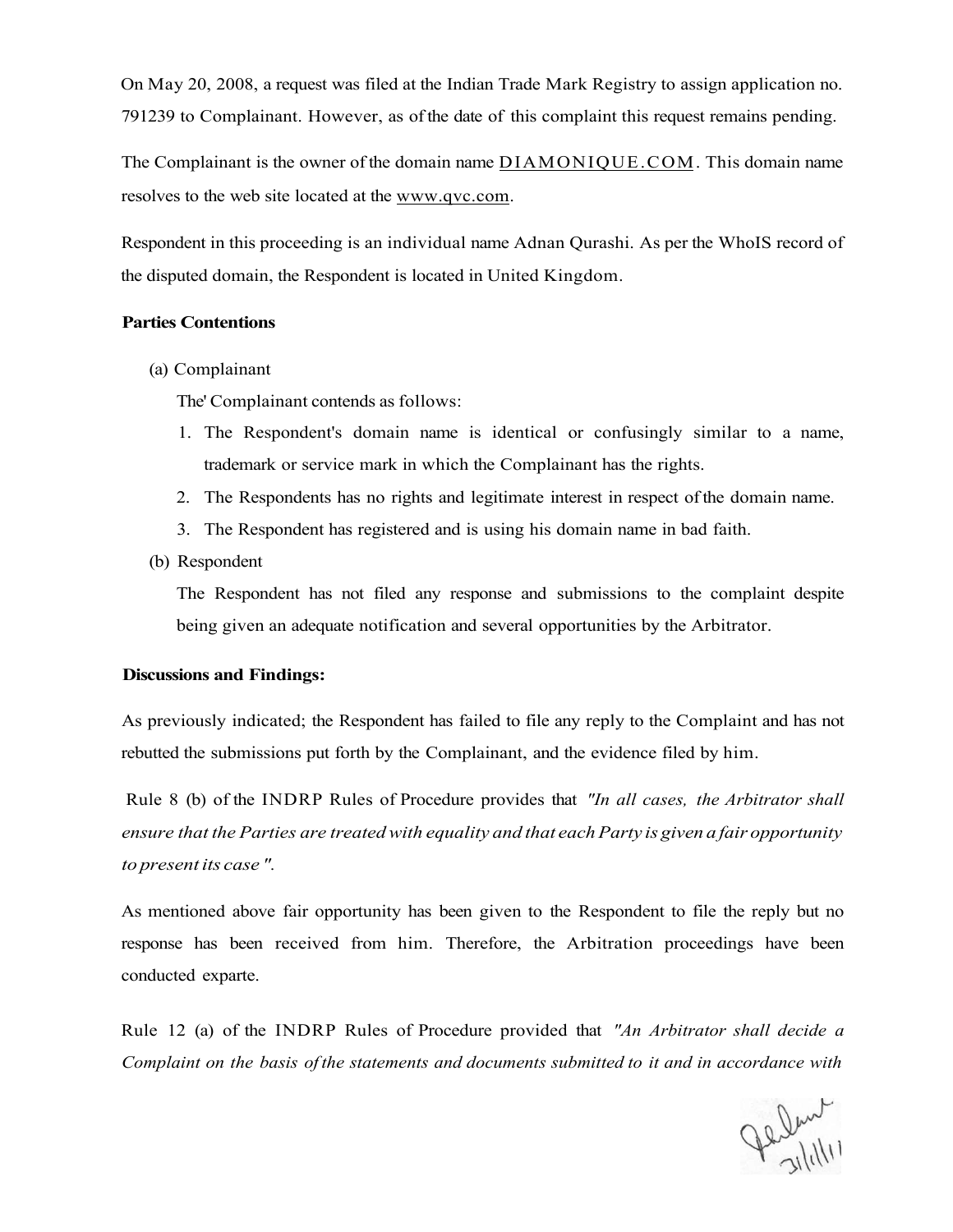*the Arbitration and Conciliation Act, 1996, Dispute Resolution Policy, the Rules of Procedure and any bye-laws, rules and guidelines framed there under and. any law that the Arbitrator deems to be applicable "* 

In these circumstances, the decision of the Arbitrator is based upon the Complainant assertions and evidence and inference drawn from the Respondent's failure to reply.

Having perused and the submissions and documentary evidence placed on record, the Complainant has proved that he has statutory and common law rights in the mark "DIAMONIQUE".

Further, the Arbitrator is of the view that the Complainant has satisfied all the three conditions outlined in the paragraph 4 of .IN Domain Name Dispute Resolution Policy, viz.

> (i) the Registrant's domain name is identical or confusingly similar to a name, trademark or service mark in which the Complainant has rights;

> (ii) the Registrant has no rights or legitimate interests in respect of the domain name; and

> (iii) the Registrant's domain name has been registered or is being used in bad faith.

# **The Domain name is identical or confusingly similar to a name, trade mark or service mark in which Complainant has rights.**

The Complainant has stated in his complaint that domain name of respondent i.e DIAMONIQUE.IN is confusingly similar and identical to his trade mark DIAMONIQUE. It is also stated by the complainant in his complaint that his mark is very well known and he has statutory and common law rights in it. The Complainant has submitted that his mark DIAMONIQUE is registered and used in many countries including United Kingdom where Respondent is located. Even in INDIA its application for registration is pending. Thus the Complainant has the right over the name DIAMONIQUE and Respondents domain is also confusingly similar to it. In support of his submissions the complainant has relied upon the

gulard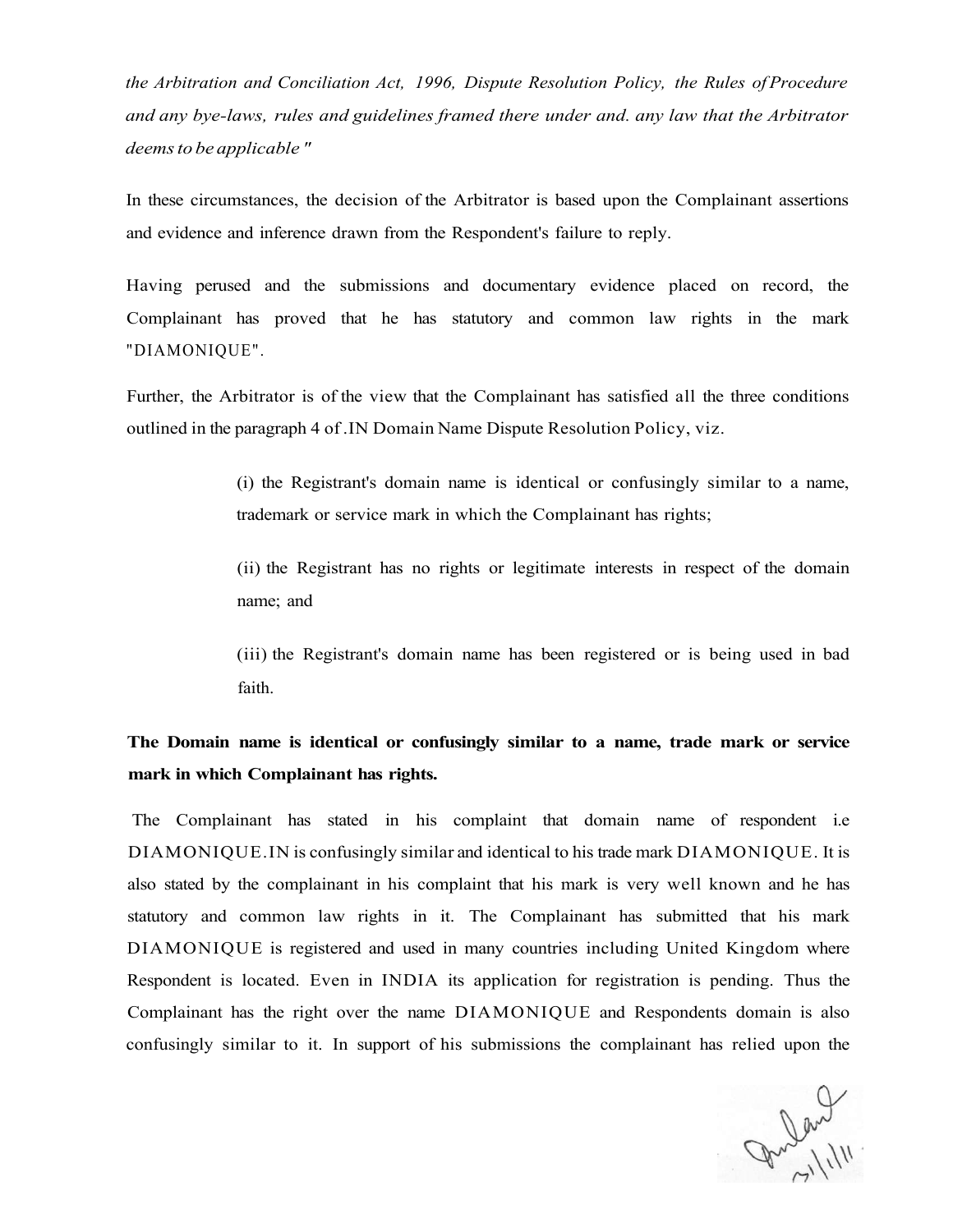judgment of *[Monster.com \(](http://Monster.com)India) Pvt. Ltd. v. Domain Leasing Company, JNDRP/002 (May 20.2006).* 

The Complainant has further relied upon the judgment of *Lego juris A/S v. Robin Martin, INDRP/118 (February 14,2010)* in support of his submissions that the addition of country code ("ccTLD")in domain name is insufficient to distinguish it from the mark in which Complainant has right.

The above submissions of the Complainant have not been rebutted by Respondent, as such they are deemed to be admitted by him.

Even otherwise the above facts and annexure's establish that the domain name of the Respondent is confusingly similar and identical to the mark of the Complainant.

## **The Registrant has no rights or legitimate interests in the respect of the domain name**

According to the paragraph 7 of the .IN Dispute Resolution Policy, the following circumstances show Registrants rights or legitimate interest in the domain for the purpose of paragraph 4(ii)

> *i) before any notice to the Registrant of the dispute, the Registrant's use of or demonstrable preparations to use, the domain name or a name corresponding to the domain name in connection with a bona fide offering of goods or services;*

The Complainant has contended that the website around which the disputed domain name resolves, features link to third party sites that offer goods that compete with Complainant's good bearing DIAMONIQUE mark. The Complainant has relied upon the judgment of *Accor v. Tang Wei, INDRP/127 (February 24, 2010)* to proved this.

> *(ii) the Registrant (as an individual, business, or other organization) has been commonly known by the domain name, even if the Registrant has acquired no trademark or service mark rights; or*

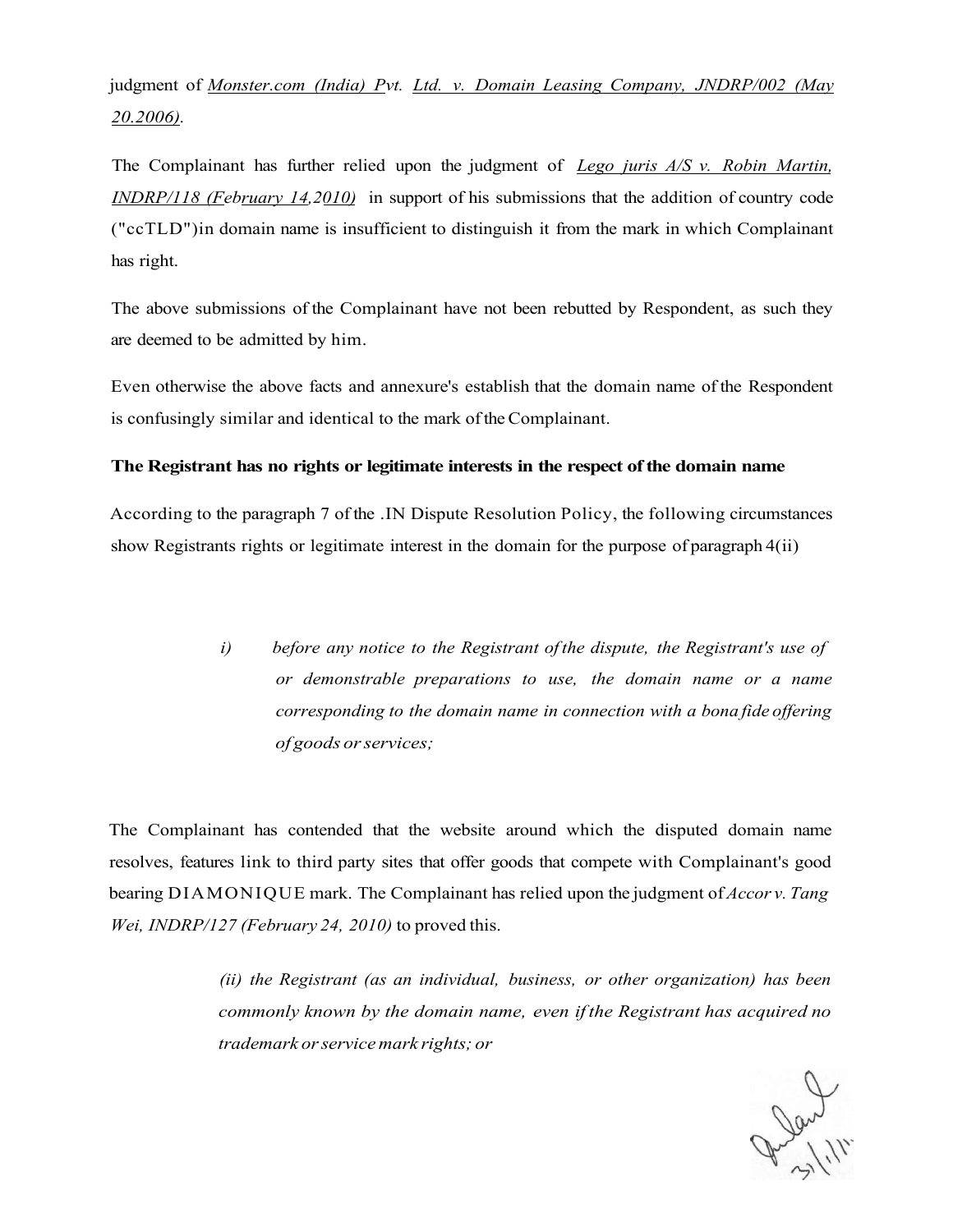The Complainant has contended that Respondent is neither commonly known by the disputed name, nor it is his personal name. The Complainant has further contended that Respondent is not engaged in any business or commerce under the domain name. The Complainant has relied upon the judgment of *Morgan Stanley v. Keep Guessing, INDRP/024 (June 27, 2007).* It has been held in the said judgment that Respondent has failed to show that he has a right or legitimate interest in the domain name, as he is neither known by the domain name, nor it is his personal name.

> *(iii) the Registrant is making a legitimate non-commercial or fair use of the domain name, without intent for commercial gain to misleadingly divert consumers or to tarnish the trademark or service mark at issue.*

The Complainant has contended that Respondent is not making a legitimate non commercial or fair use of the domain name. According to Complainant, disputed domain name currently resolves to page that features link to competing third party web sites and Respondent has only adopted the domain name for commercial gain. The sole purpose of the Respondent is to divert Internet users to its web site. Complainant has relied upon the judgment of *Accor* v. *Tang Wei, INDRP/127 (February 24, 2010)* to prove his contention.

The above submission of the Complainant has not been rebutted by Respondent, as such they are deemed to be admitted by him. Even otherwise the above facts and annexures establish that the Respondent has no right or legitimate interest in the disputed domain name under INDRP paragraph 4(ii)

The Registrant domain name has been registered or is being used in bad faith

The Complainant has contended that Respondent has intentionally attempted to attract user to its website by creating likelihood of confusion with Complainant's DIAMONIQUE mark. The Complainant has further stated that Respondent has no connection with the disputed domain name, the whole purpose of registering the domain name is to create confusion and deception among the consumers, who would assume a connection or association between the Complainant and Respondents website.

Julent 111